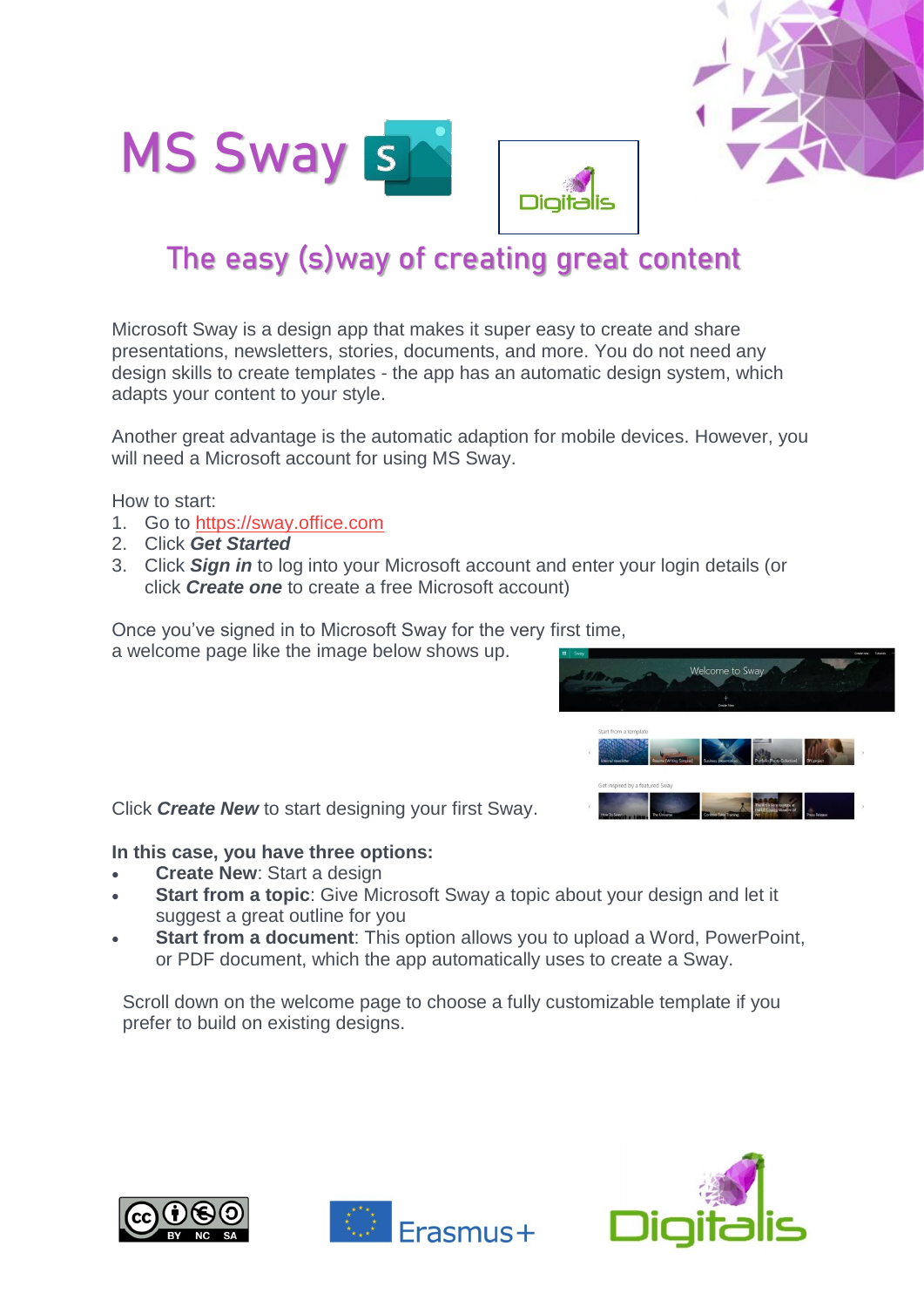

## **The Storyline**

A blank page known as a **Storyline** shows up when you are working on your new Sway. There you can insert text, images, and your content.

Cards hold every item you insert in the storyline, and you can reorder them at any point during the design process.

| Sway<br>Design<br>Storyline |                                        |                                         |
|-----------------------------|----------------------------------------|-----------------------------------------|
|                             | $\blacktriangleright$ Details          | E Emphasize A Accent <sup>QD</sup> Link |
|                             | $\sum_{i=1}^{n}$<br>Background         | Title your Sway                         |
|                             | and and<br>the state of the control of | ÷                                       |

## **Create Cards**

You will notice a **+ icon** at the bottom of the first card (and all other subsequent cards). Use this icon to create new cards for different types of content.

| <b>b</b> Details                            | E Emphasize A Accent <sup>Co</sup> Unit |          |                               |       |        |  |  |  |
|---------------------------------------------|-----------------------------------------|----------|-------------------------------|-------|--------|--|--|--|
| $\overline{\text{N}}$<br>Drag an image here | Title your Sway                         |          |                               |       |        |  |  |  |
|                                             | Suggested                               | Text     | $\ddotmark$<br>Media<br>Group |       |        |  |  |  |
|                                             | $\equiv$                                | $\equiv$ | 萬                             | A     | 不      |  |  |  |
|                                             | Heading 1                               | Text     | Image                         | Stack | baolol |  |  |  |

## **Add Text, Images, and Videos**

Adding text and images in Sway is super easy. For text, simply click inside the placeholder and type.

### **To add images and videos:**

- 1. Follow the steps above to create a card
- 2. Click on the *Media* tab and select image or video
- 3. A panel shows up on the right side of your window, showing a list of suggested images or videos